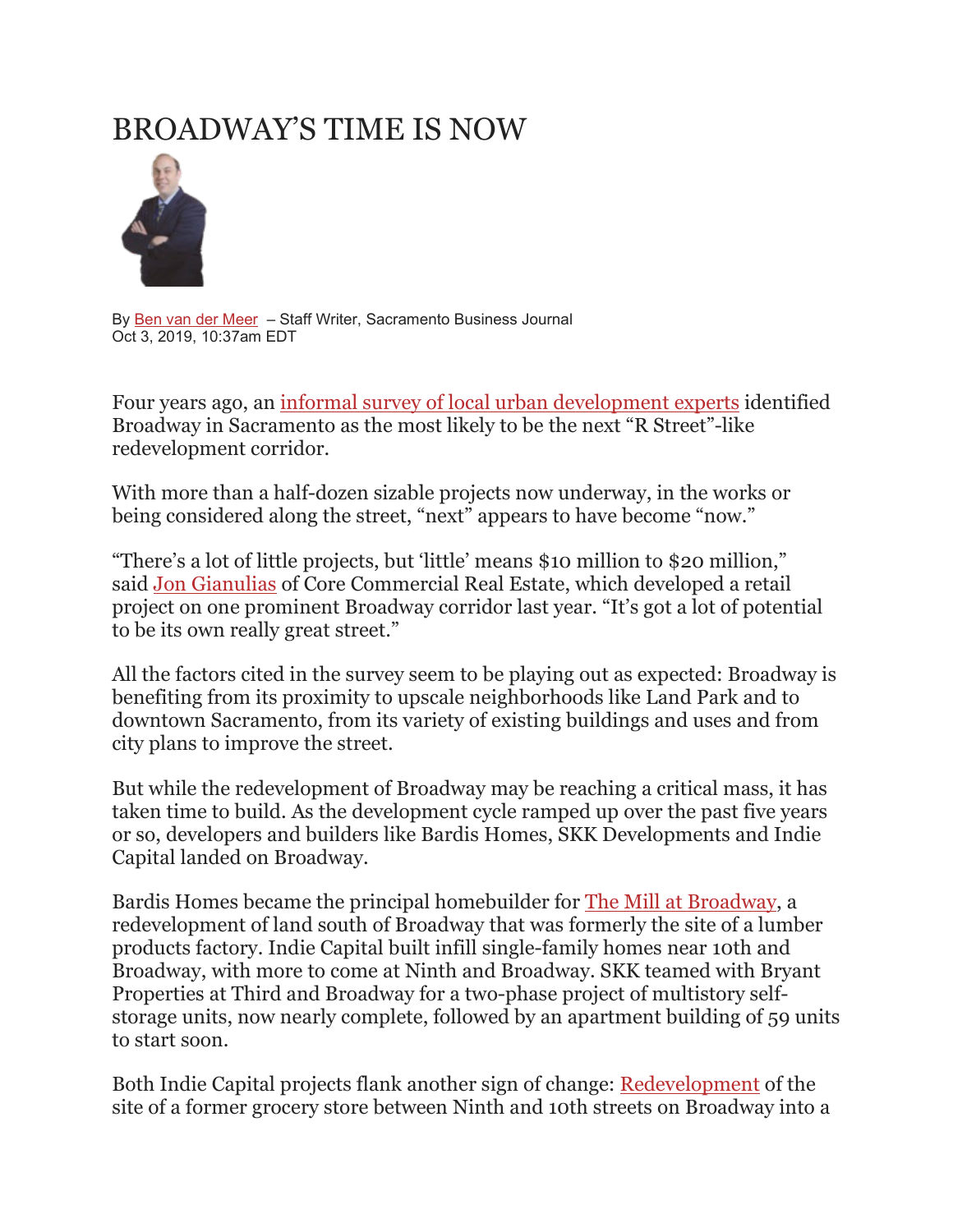building of three tenants: Selland's Market-Cafe, Silva Stowell Architects LLP and Bike Dog Brewing Co.

#### **The residential component**

While those projects toward Broadway's western end are taking shape, it's the portion immediately south of midtown Sacramento, between 16th and 25th streets, seeing the surge of interest now.

Gianulias' retail project on the northeast corner of Broadway and 16th Street wrapped up earlier this year, but most of the other projects, either under construction or in the works, have a residential component. That's a change for that section of Broadway, which is home mostly to a variety of single-story retail buildings, mostly housing restaurants.

## *"Generally, my sense is that Broadway has been overlooked, and now it's being rediscovered."*

### **ANDREW SKANCHY**

manager at Sacramento-based Trondheim

Trondheim Properties, which is already building an apartment project at 1818 X St. just off Broadway, has filed plans for a bigger project of apartments over retail called [The Fitzgerald](https://www.bizjournals.com/sacramento/news/2019/07/25/residentialretail-project-planned-on-broadway-near.html) to the south, at 1827 Broadway.

[Andrew Skanchy,](https://www.bizjournals.com/sacramento/search/results?q=Andrew%20Skanchy) manager at Sacramento-based Trondheim, said Broadway has attributes such as ample parking that make an infill project easier than in midtown or downtown Sacramento.

"Generally, my sense is that Broadway has been overlooked, and now it's being rediscovered," he said.

Housing is an element that's still missing, though, Skanchy said.

"The areas you see becoming vibrant have that component," he said. "You not only put people on the street and activate it, you have them frequenting the businesses on the corridor."

Skanchy said Trondheim, which owns more property in the same area, might pursue additional projects. But doing so would require picking up more property, he said.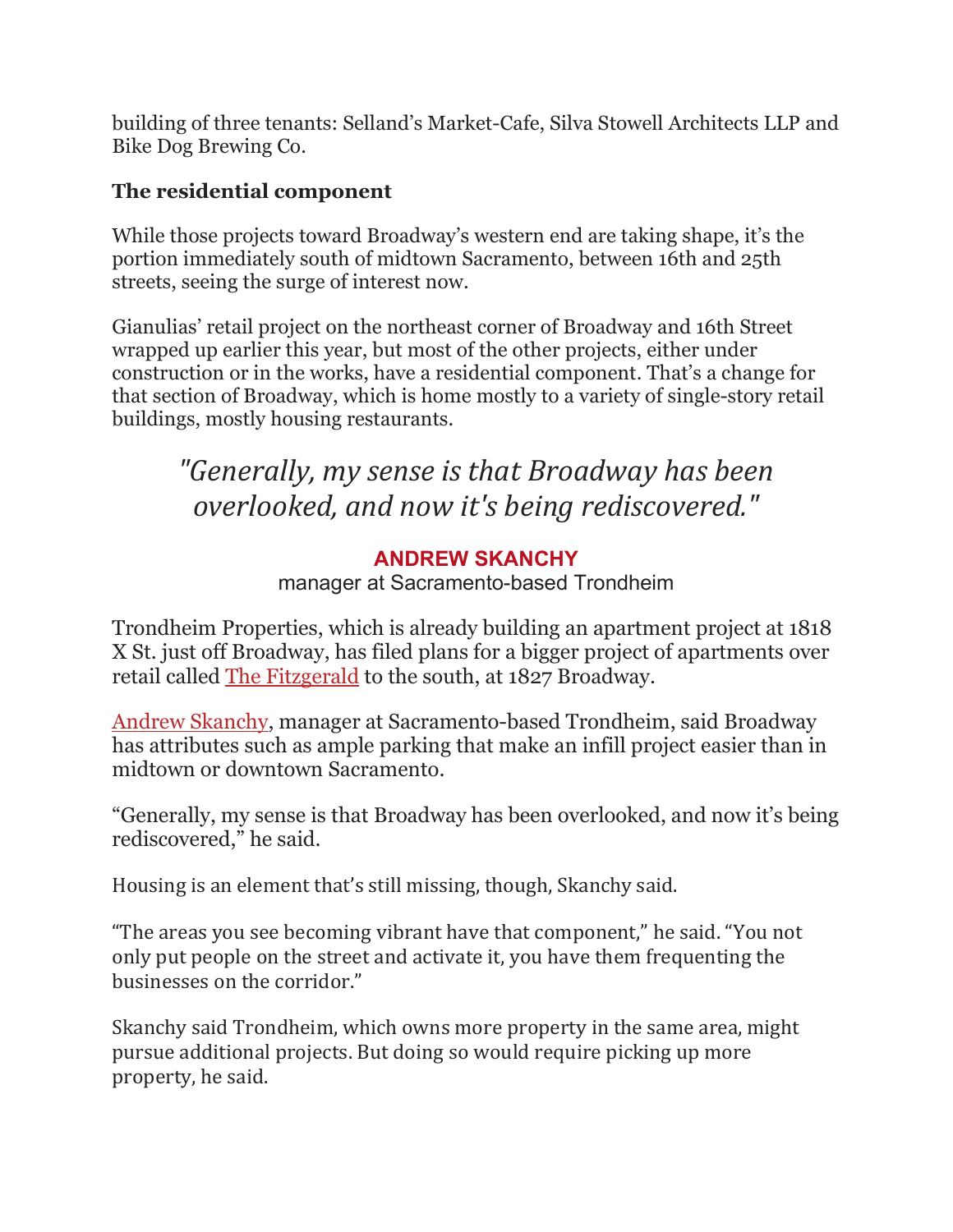Two blocks east of the Fitzgerald site, an even bigger project would hinge on a change of ownership. Cushman & Wakefield is marketing a long-scrutinized site at 1901 Broadway, where redevelopment concepts for an empty office building have floated around for nearly 15 years.

The 1.27-acre site of a full city block could house up to 225 residential units, according to the brokerage's listing, in which the property is unpriced. The property has only been listed since August, but a project of that size, if realized, would be the biggest of its kind along Broadway.

Gianulias is in the early stages of thinking about something similar for the Dimple Records cluster of buildings he owns southeast of 16th and Broadway. With the record store [having closed](https://www.bizjournals.com/sacramento/news/2019/06/27/retail-opportunities-arise-as-dimple-records.html) this summer, he's considering a multistory project of housing units and retail on the site of about three-quarters of an acre.

### **Authenticity**

Other projects in the works are concentrating more on enhancing what's already on Broadway.

At [1700 Broadway,](https://www.bizjournals.com/sacramento/news/2019/08/13/new-project-proposed-on-broadway.html) the Wong Family Benevolent Association wants to upgrade an existing building from 1920 and create new retail spaces, and then build a new three-story building behind it with apartments above association assembly space.

Developer <u>[Ken Fahn](https://www.bizjournals.com/sacramento/search/results?q=Ken%20Fahn)</u> said he's planning a refresh, not a teardown, for a building housing Mexican restaurant Pancho's on the southwest corner of 21st Street and Broadway.

Fahn, who's worked on adaptive reuse projects on other buildings in Sacramento, said Broadway has authenticity, and the best path forward will be to keep that in mind.

"Buildings often provide a continuity to history, and tearing down old buildings is not cool," he said, adding the project for the Pancho's building will expose more of its historic features. "Broadway has some buildings worth restoring."

#### **Narrowing Broadway**

He and others working on Broadway projects, though, said what happens on lots along the street will only go so far to create a new dynamic. The bigger changes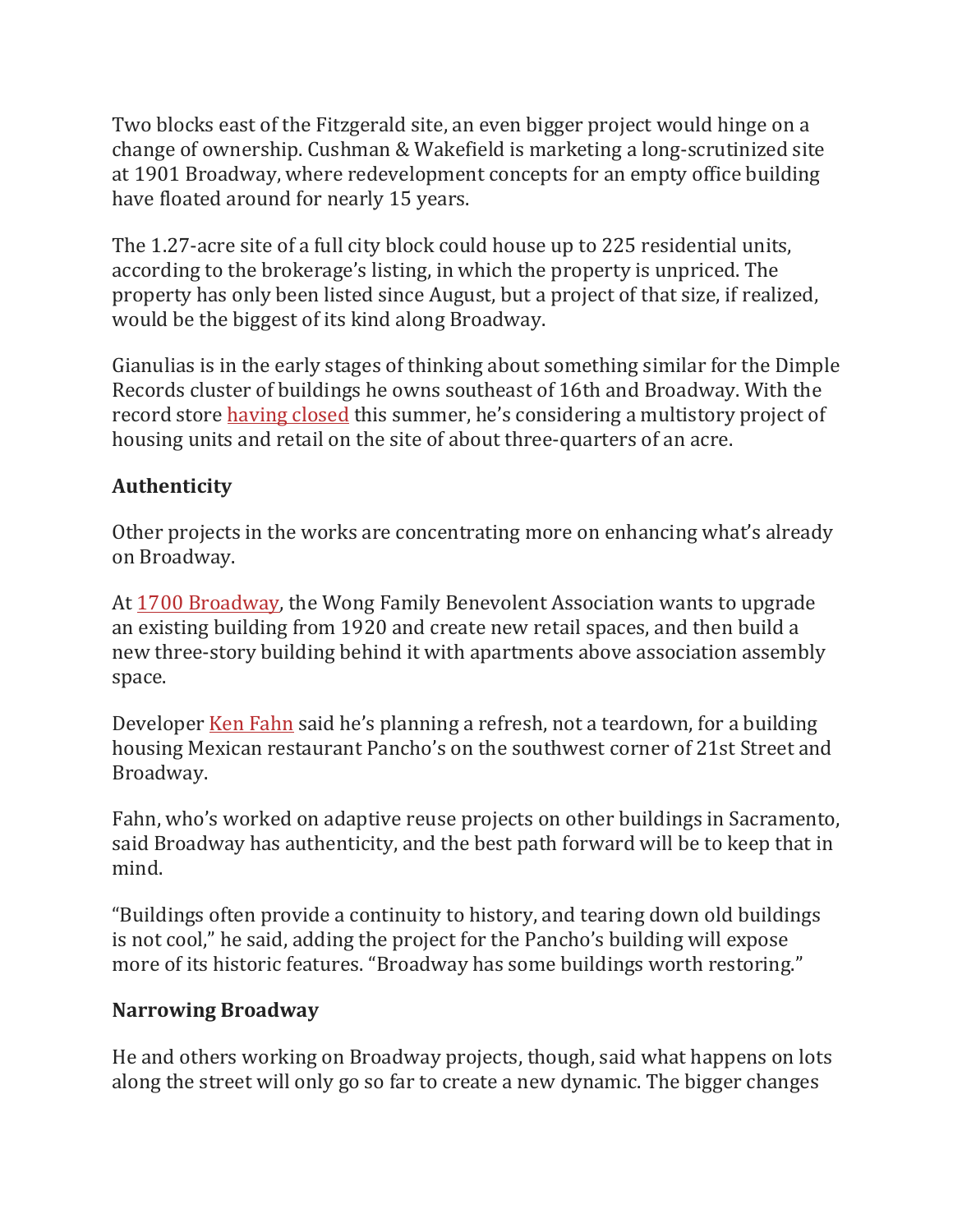may stem from a city plan to change Broadway itself, making it, well, a little less broad.

In early 2022, the city plans to begin its "Complete Streets" [makeover](https://www.bizjournals.com/sacramento/news/2019/08/09/sacramento-details-10-million-plan-for.html) for Broadway, from Third to 24th streets.

[Megan Johnson,](https://www.bizjournals.com/sacramento/search/results?q=Megan%20Johnson) a city senior engineer, said the entire street would have only one lane in each direction, along with a median turn lane. That will also mean new parallel parking along Broadway itself, and closest to the sidewalk, buffered bike lanes. At intersections, sidewalks will bulb out, making it easier for a business like Pancho's to create outdoor seating, as Fahn is hoping to do.

## *"It's got a lot of potential to be its own really great street."*

**JON GIANULIAS** Core Commercial Real Estate

Jon Gianulias of Core Commercial Real Estate DENNIS MCCOY | SACRAMENTO BUSINESS JOURNAL